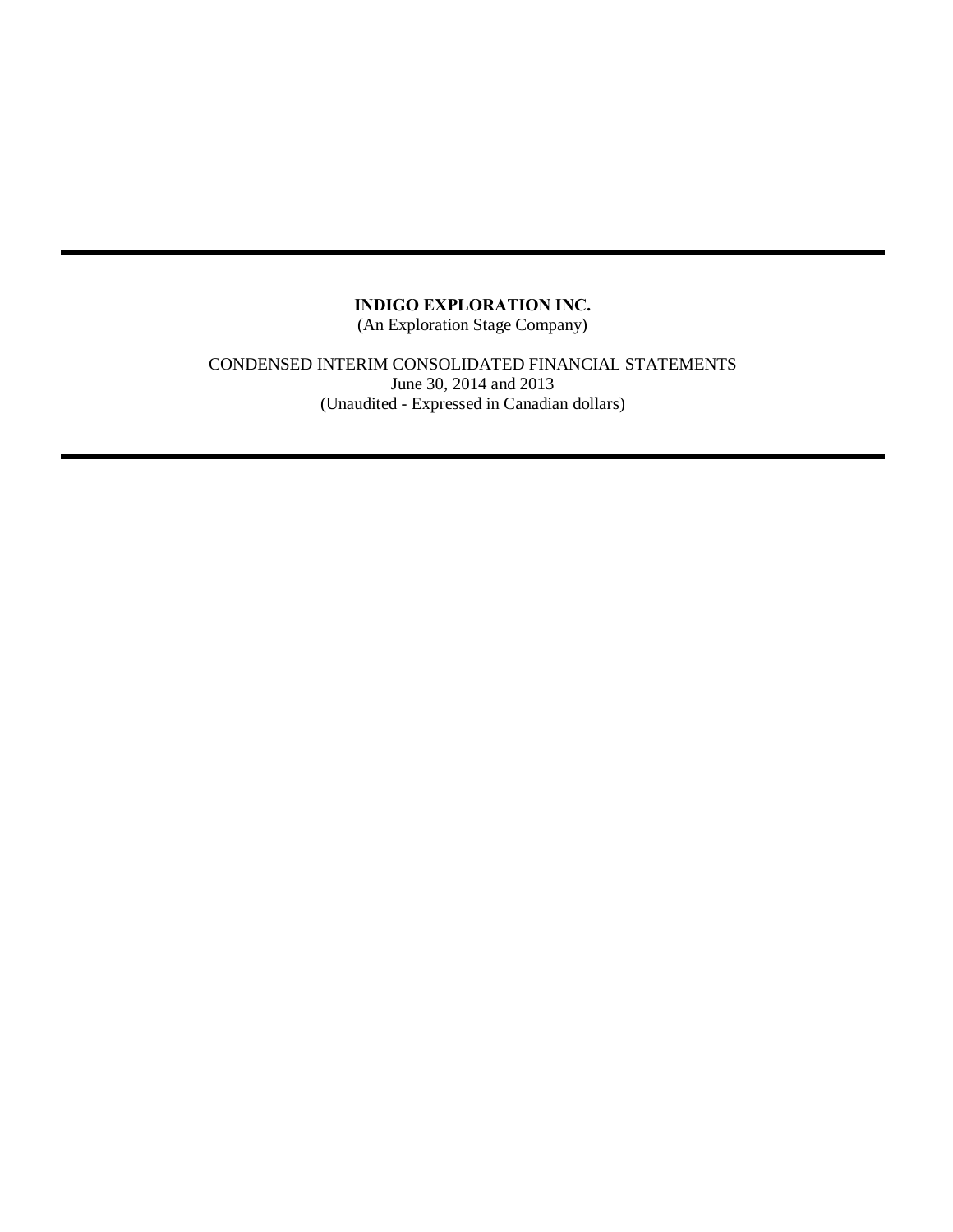## **NOTICE OF NO AUDITOR REVIEW OF**

## **CONDENSED INTERIM CONSOLIDATED FINANCIAL STATEMENTS**

The accompanying unaudited condensed interim consolidated financial statements of the Company and all information contained in the third quarter 2014 report have been prepared by and are the responsibility of the Company of management.

The Audit Committee of the Board of Directors has reviewed the condensed interim consolidated financial statements and related financial reporting matters.

The Company *independent auditor has not performed a review of these condensed interim consolidated financial* statements in accordance with standards established by the Canadian Institute of Chartered Accountants for a review of condensed interim consolidated financial statements by an entity  $\alpha$  auditor.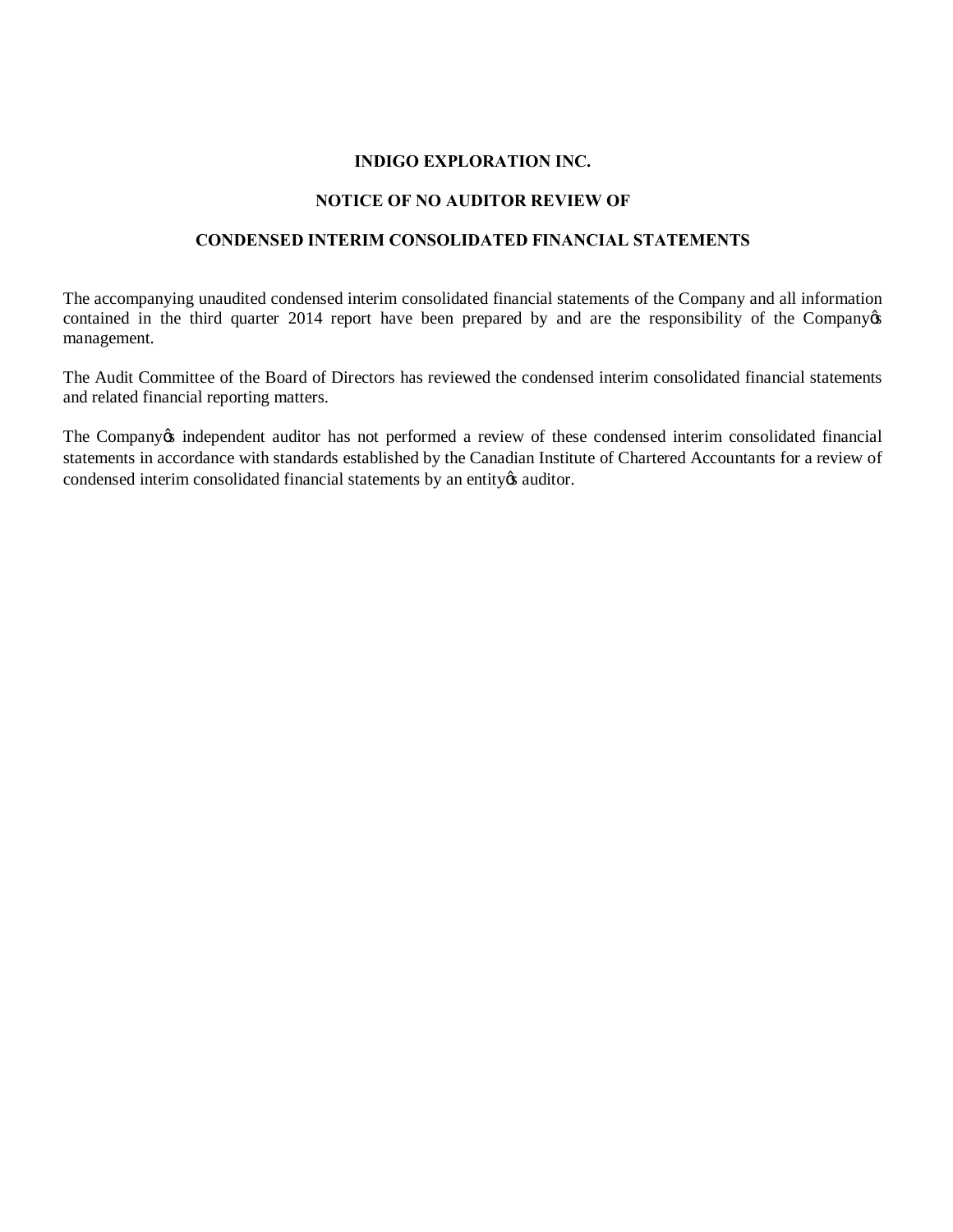# (An Exploration Stage Company)

**CONDENSED INTERIM CONSOLIDATED STATEMENTS OF FINANCIAL POSITION**

(Unaudited - Expressed in Canadian dollars)

|                                          |              | <b>June 30,</b><br>2014 | September 30,<br>2013 |
|------------------------------------------|--------------|-------------------------|-----------------------|
|                                          | <b>Notes</b> | \$                      | $\mathbf S$           |
| <b>ASSETS</b>                            |              |                         |                       |
| Current                                  |              |                         |                       |
| Cash and cash equivalents                |              | 88,523                  | 99,224                |
| Taxes recoverable and other receivables  |              | 2,582                   | 3,790                 |
| Prepaid expenses                         |              | 3,904                   | 3,216                 |
|                                          |              | 95,009                  | 106,230               |
|                                          |              |                         |                       |
| Equipment                                |              | 2,614                   | 25,406                |
| Mineral properties (Schedule 1)          | 7            | 2,823,461               | 2,687,069             |
|                                          |              |                         |                       |
|                                          |              | 2,921,084               | 2,818,705             |
| <b>LIABILITIES</b>                       |              |                         |                       |
| Current                                  |              |                         |                       |
| Accounts payable and accrued liabilities | 8,10         | 30,391                  | 40,137                |
|                                          |              |                         |                       |
|                                          |              |                         |                       |
| EQUITY ATTRIBUTABLE TO SHAREHOLDERS      |              |                         |                       |
| Share capital                            | 9            | 6,513,774               | 6,368,749             |
| Contributed surplus                      |              | 722,598                 | 624,598               |
| Deficit                                  |              | (4,345,679)             | (4,214,779)           |
|                                          |              | 2,890,693               | 2,778,568             |
|                                          |              |                         |                       |
|                                          |              | 2,921,084               | 2,818,705             |

Organization and nature of operations (Note 1) Going concern (Note 2) Commitments (Notes 7 and 9)

#### **Approved by the Board of Directors**

*"Paul S. Cowley"* Director *"Marino J. Sveinson"* Director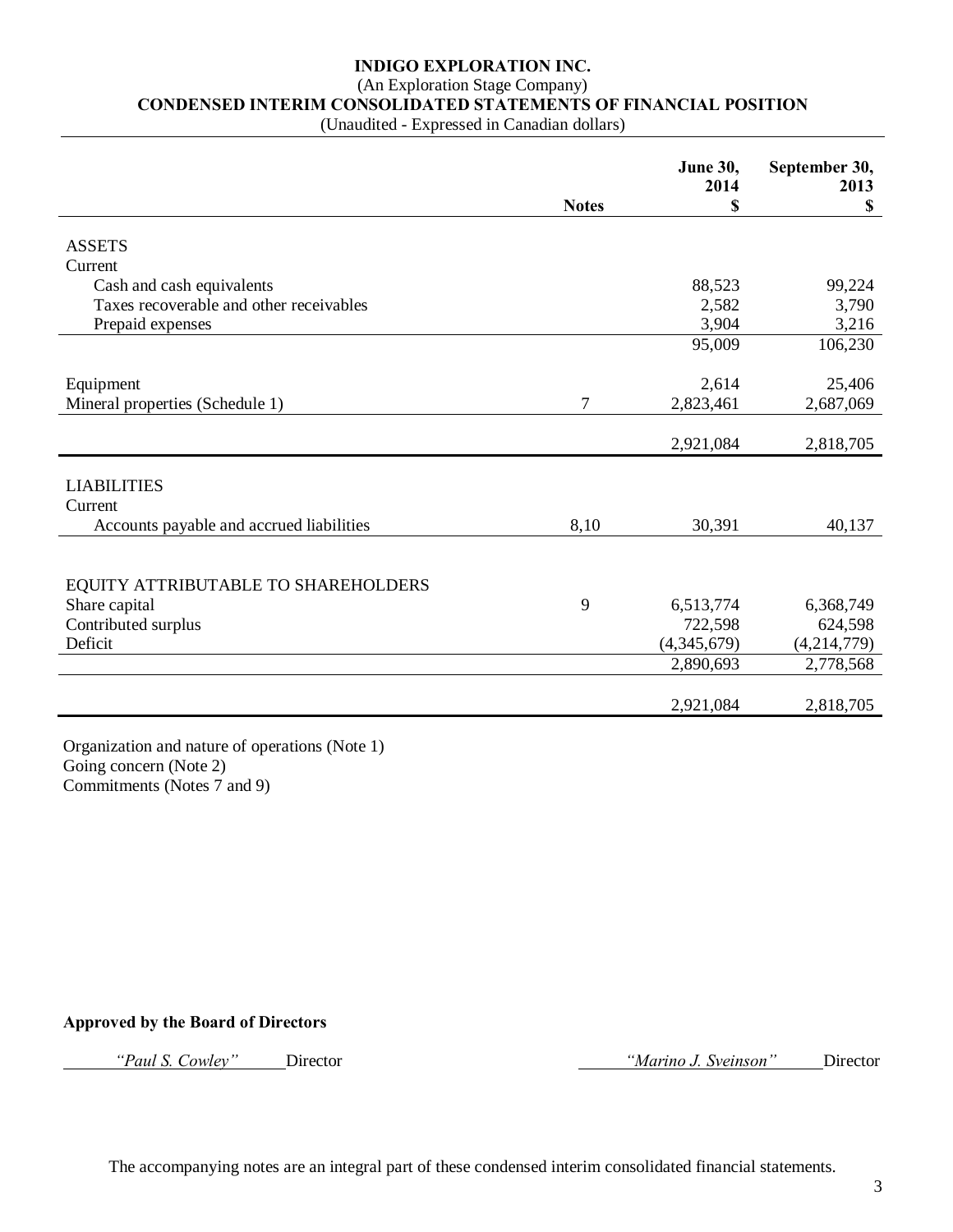## (An Exploration Stage Company) **CONDENSED INTERIM CONSOLIDATED STATEMENTS OF LOSS AND COMPREHENSIVE LOSS**

(Unaudited - Expressed in Canadian dollars)

|                                            |             |            | Three months ended<br><b>June 30,</b> |            | Nine months ended<br><b>June 30,</b> |
|--------------------------------------------|-------------|------------|---------------------------------------|------------|--------------------------------------|
|                                            |             | 2014       | 2013                                  | 2014       | 2013                                 |
|                                            | <b>Note</b> | S          | \$                                    | \$         | \$                                   |
|                                            |             |            |                                       |            |                                      |
| Accounting and audit fees                  | 10          | 8,367      | 10,377                                | 37,950     | 35,674                               |
| Depreciation                               |             | 1,867      | 2,658                                 | 5,607      | 7,972                                |
| Filing fees                                |             | 998        | 3,092                                 | 13,065     | 14,674                               |
| Foreign exchange loss                      |             | 364        | 692                                   | 2,369      | 2,708                                |
| General exploration                        |             |            |                                       |            | 1,481                                |
| Investor relations                         |             | 924        | 588                                   | 1,316      | 864                                  |
| Legal fees                                 |             | 303        |                                       | 1,919      | 3,914                                |
| Management and administration fees         | 10          | 5,850      | 9,888                                 | 21,364     | 23,288                               |
| Office and miscellaneous                   |             | 12,612     | 14,684                                | 41,765     | 55,907                               |
| Loss before other item                     |             | (31,285)   | (41, 979)                             | (125, 355) | (146, 482)                           |
| Interest income                            |             | 162        | 25                                    | 490        | 572                                  |
| Loss on sale of equipment                  |             | (6,035)    |                                       | (6,035)    |                                      |
| Loss and comprehensive loss for the period |             | (37, 158)  | (41, 954)                             | (130,900)  | (145,910)                            |
| Basic and diluted loss per share           | 9(e)        | (0.00)     | (0.00)                                | (0.00)     | (0.00)                               |
| Weighted average number of shares          |             | 47,960,982 | 42,841,202                            | 44,896,562 | 36,321,055                           |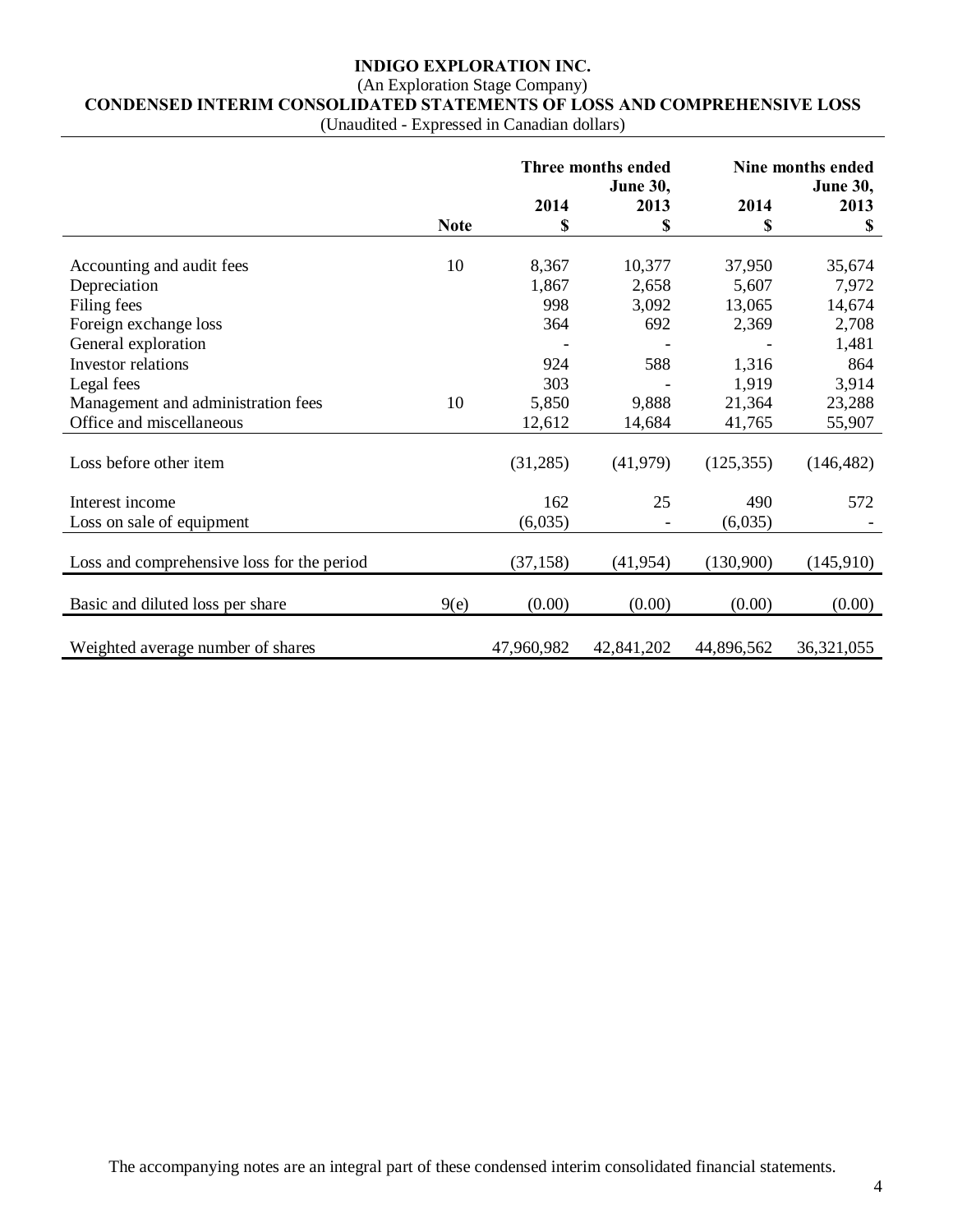## (An Exploration Stage Company)

# **CONDENSED INTERIM CONSOLIDATED STATEMENTS OF CASH FLOWS**

For the nine months ended June 30, 2014 and 2013

(Unaudited - Expressed in Canadian dollars)

|                                                         | 2014<br>\$ | 2013<br>\$ |
|---------------------------------------------------------|------------|------------|
|                                                         |            |            |
| Cash provided by (used in)                              |            |            |
| Operating activities                                    |            |            |
| Loss for the period                                     | (130,900)  | (145,910)  |
| Add items not involving cash:                           |            |            |
| Depreciation                                            | 5,607      | 7,972      |
| Loss on sale of equipment                               | 6,035      |            |
|                                                         | (119, 258) | (137,938)  |
| Changes in non-cash working capital items:              |            |            |
| Taxes recoverable and other receivables                 | 1,208      | 6,451      |
| Prepaid expenses                                        | (688)      | (2,715)    |
| Accounts payable and accrued liabilities                | (7,579)    | (23, 226)  |
|                                                         | (126, 317) | (157, 428) |
|                                                         |            |            |
| Investing activities                                    |            |            |
| Deferred acquisition expenditures                       |            | (235, 673) |
| Deferred exploration expenditures                       | (138, 559) | (193, 273) |
| Proceeds from sale of equipment                         | 11,150     |            |
|                                                         | (127, 409) | (428, 946) |
|                                                         |            |            |
| Financing activities                                    |            |            |
| Issuance of shares pursuant to private placement        | 245,000    | 500,000    |
| Issuance costs                                          | (1,975)    | (5,370)    |
|                                                         | 243,025    | 494,630    |
|                                                         |            |            |
| Decrease in cash and cash equivalents during the period | (10,701)   | (91, 744)  |
| Cash and cash equivalents - beginning of the period     | 99,224     | 315,879    |
| Cash and cash equivalents - end of the period           | 88,523     | 224,135    |
|                                                         |            |            |
| Cash paid for interest                                  |            |            |
| Cash received for interest                              | 944        | 3,072      |
| Cash paid for income taxes                              |            |            |
|                                                         |            |            |
| Cash and cash equivalents are comprised of:             |            |            |
| Cash                                                    | 23,523     | 21,769     |
| Short-term investments                                  | 65,000     | 202,366    |
|                                                         |            |            |
|                                                         | 88,523     | 224,135    |

Supplemental cash flow information (Note 11)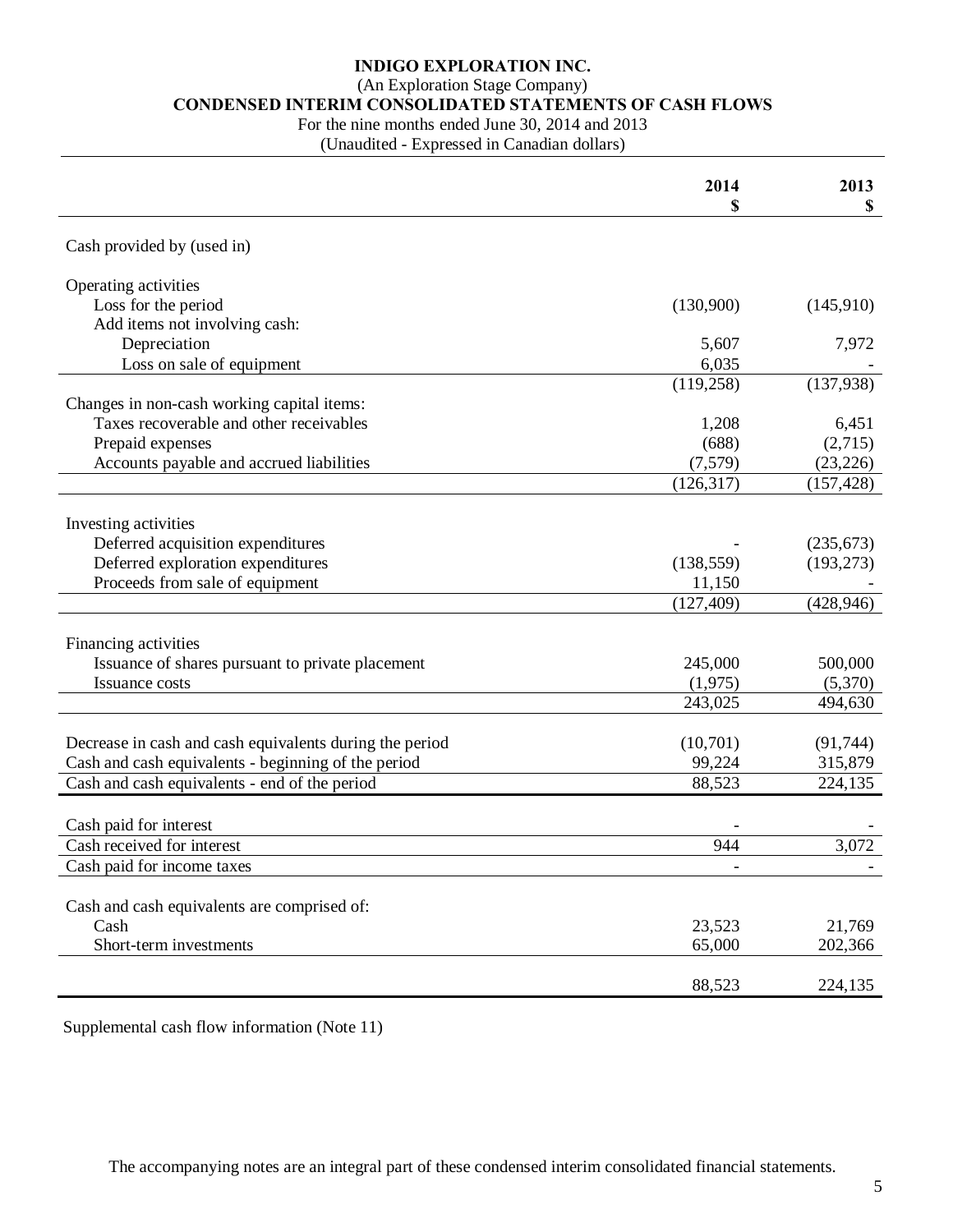## (An Exploration Stage Company)

**CONDENSED INTERIM CONSOLIDATED STATEMENTS OF CHANGES IN EQUITY**

For the nine months ended June 30, 2014 and 2013

(Unaudited - Expressed in Canadian dollars)

|                                                                    | <b>Shares</b><br># | <b>Share</b><br>Capital<br>\$ | Contributed<br><b>Surplus</b><br>\$ | <b>Deficit</b><br>\$ | <b>Total</b><br>\$ |
|--------------------------------------------------------------------|--------------------|-------------------------------|-------------------------------------|----------------------|--------------------|
| Balance ó September 30, 2012                                       | 33,060,982         | 5,884,119                     | 614,598                             | (2,953,886)          | 3,544,831          |
| Issued during the period:<br>Pursuant to private placement of      |                    |                               |                                     |                      |                    |
| units<br>Less: cash issue costs<br>Loss and comprehensive loss for | 10,000,000         | 490,000<br>(5,370)            | 10,000                              |                      | 500,000<br>(5,370) |
| the period                                                         |                    |                               |                                     | (145,910)            | (145,910)          |
| Balance ó June 30, 2013                                            | 43,060,982         | 6,368,749                     | 624,598                             | (3,099,796)          | 3,893,551          |
| Issued during the period:<br>Loss and comprehensive loss for       |                    |                               |                                     |                      |                    |
| the period                                                         |                    |                               |                                     | (1, 114, 983)        | (1, 114, 983)      |
| Balance ó September 30, 2013                                       | 43,060,982         | 6,368,749                     | 624,598                             | (4,214,779)          | 2,778,568          |
| Issued during the period:<br>Pursuant to private placement of      |                    |                               |                                     |                      |                    |
| units                                                              | 4,900,000          | 147,000                       | 98,000                              |                      | 245,000            |
| Less: cash issue costs                                             |                    | (1,975)                       |                                     |                      | (1,975)            |
| Loss and comprehensive loss for<br>the period                      |                    |                               |                                     | (130,900)            | (130,900)          |
| Balance ó June 30, 2014                                            | 47,960,982         | 6,513,774                     | 722,598                             | (4,345,679)          | 2,890,693          |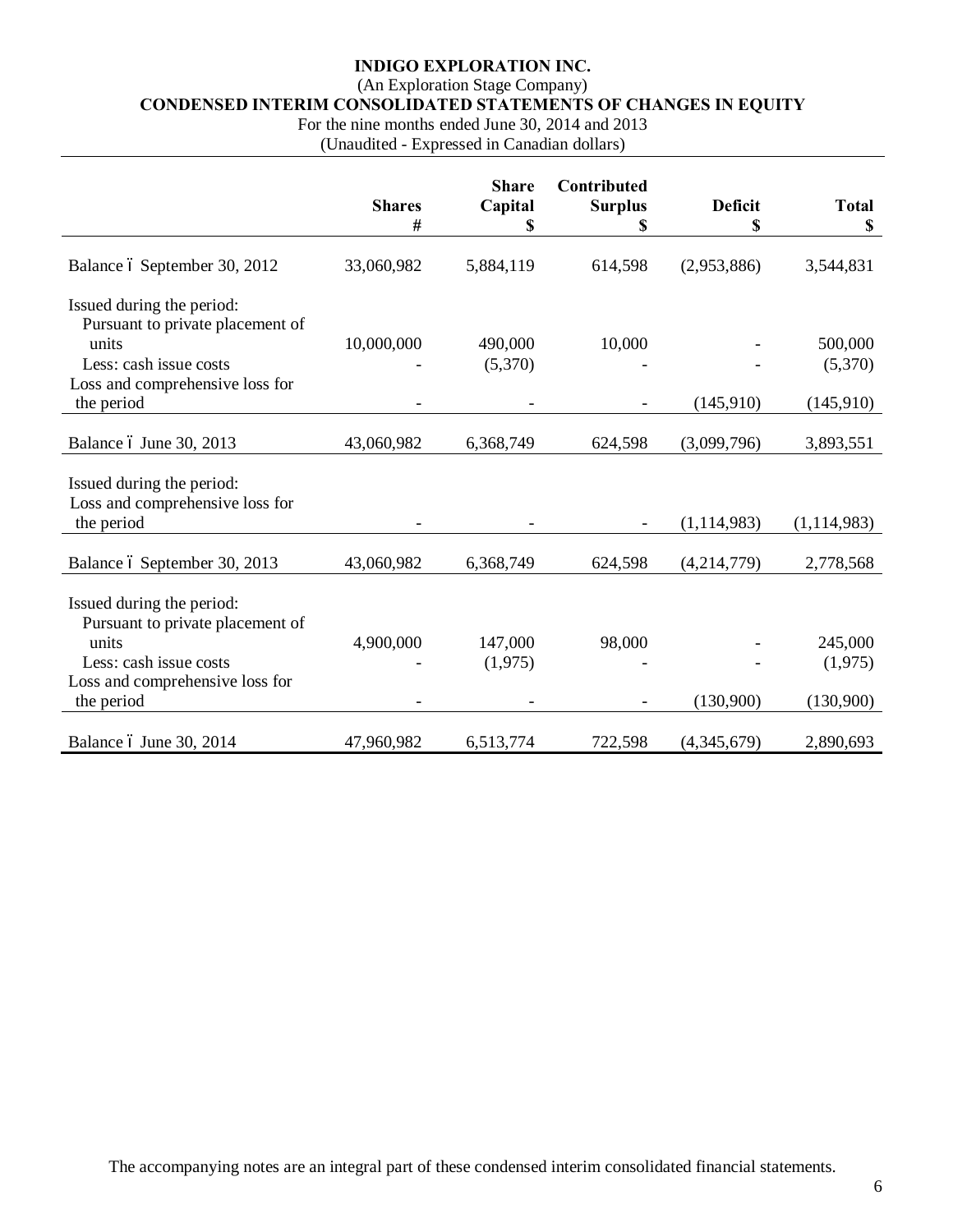## **1 ORGANIZATION AND NATURE OF OPERATIONS**

Indigo Exploration Inc. ( $\delta$ the Company $\delta$ ) is in the business of the acquisition, exploration and evaluation of mineral properties, and either joint venturing or developing these properties further or disposing of them when the evaluation is completed. The Company is listed for trading on the TSX Venture Exchange under the symbol õIXIö. At June 30, 2014, the Company was in the exploration stage and had interests in properties located in Burkina Faso, West Africa. The Company os corporate head office is located at Suite 880 6 580 Hornby Street, Vancouver, British Columbia, Canada.

## **2 GOING CONCERN**

These condensed interim consolidated financial statements have been prepared on a going concern basis, which assumes that the Company will be able to meet its obligations and continue its operations for the next twelve months. Realization values may be substantially different from carrying values as shown and these financial statements do not give effect to adjustments that would be necessary to the carrying values and classification of assets and liabilities should the Company be unable to continue as a going concern. Such adjustments could be material. At June 30, 2014, the Company had not yet achieved profitable operations, had an accumulated deficit of \$4,345,679 since inception and expects to incur further losses in the development of its business, all of which indicate the existence of a material uncertainty that may cast significant doubt upon the Company's ability to continue as a going concern and, therefore, that it may be unable to realize its assets and discharge its liabilities in the normal course of business. The Company ts ability to continue as a going concern is dependent upon its ability to obtain the necessary financing to develop the mineral properties and to meet its ongoing levels of corporate overhead and discharge its liabilities as they come due. Although the Company has been successful in the past in obtaining financing, there is no assurance that it will be able to obtain adequate financing in the future or that such financing will be on terms advantageous to the Company.

## **3 BASIS OF PRESENTATION**

These condensed interim consolidated financial statements have been prepared in accordance with International Financial Reporting Standards ( $\delta$ IFRS $\ddot{o}$ ) as issued by the International Accounting Standards Board ( $\delta$ IASB $\ddot{o}$ ) applicable to the preparation of interim financial statements, including IAS 34, Interim Financial Reporting. The condensed interim consolidated financial statements should be read in conjunction with the annual consolidated financial statements for the year ended September 30, 2013, which have been prepared in accordance with IFRS as issued by the IASB.

The Company uses the same accounting policies and methods of computation as in the annual consolidated financial statements for the year ended September 30, 2013.

These financial statements were approved by the board of directors for issue on August 26, 2014.

## **4 CHANGES IN ACCOUNTING POLICIES INCLUDING INITIAL ADOPTION**

Certain pronouncements were issued by the IASB or the IFRS Interpretations Committee that are mandatory for accounting periods beginning on or before January 1, 2013.

The following new standards, amendments and interpretations that have been adopted for the Company is current fiscal year have not had a material impact on the Company: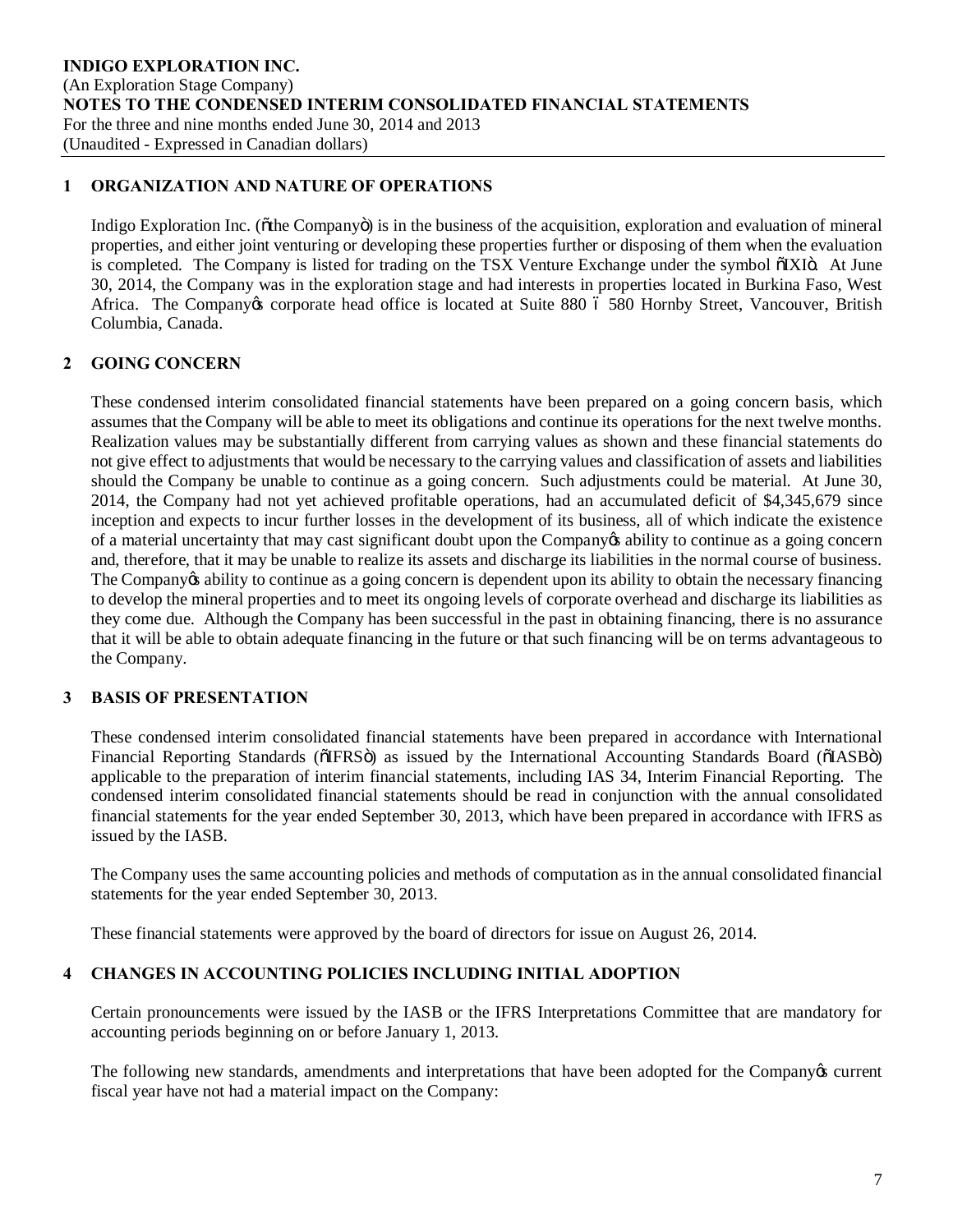#### IFRS 13, *Fair Value Measurement*

IFRS 13 is a comprehensive standard for fair value measurement and disclosure requirements for use across all IFRS standards. The new standard clarifies that fair value is the price that would be received to sell an asset, or paid to transfer a liability in an orderly transaction between market participants, at the measurement date. It also establishes disclosures about fair value measurement. Under existing IFRS, guidance on measuring and disclosing fair value is dispersed among the specific standards requiring fair value measurements and in many cases does not reflect a clear measurement basis or consistent disclosures.

## Amendments to Other Standards

In addition, there have been amendments to existing standards, including IFRS 7, *Financial Instruments: Disclosures*, IAS 1, *Presentation of Financial Statements*, IAS 12, *Income Taxes*, IFRIC 20, *Stripping in the Production Phase of a Producing Mine,* and IAS 28, *Investments in Associates and Joint Ventures*. IFRS 7 requires additional disclosures in relation to the transfer of financial assets, including those in with which there is continuing involvement. IAS 1 requires changes to the grouping of items in the consolidated statement of comprehensive loss. Amendments to IAS 12 provide guidelines for determining the recovery of investment properties as it relates to the accounting for deferred income taxes. IFRIC 20 sets out the accounting for overburden waste removal (stripping) costs in the production phase of a producing mine. IAS 28 has been amended to include joint ventures in its scope and to address the changes to IFRS 10 - 12.

## **5 ACCOUNTING STANDARDS ISSUED BUT NOT YET EFFECTIVE**

The IASB has undertaken a three-phase project to replace IAS 39, *Financial Instruments: Recognition and Measurement*, with IFRS 9, *Financial Instruments*. In November 2009, the IASB issued the first phase of IFRS 9, which details the classification and measurement requirements for financial assets. Requirements for financial liabilities were added to the standard in October 2010. The new standard replaces the current multiple classification and measurement models for financial assets and liabilities with a single model that has only two classification categories: amortized cost and fair value. In November 2013, the IASB issued the third phase of IFRS 9, which details the new general hedge accounting model. Hedge accounting remains optional and the new model is intended to allow companies to better reflect risk management activities in the financial statements and provide more opportunities to apply hedge accounting. The new standard removes the January 1, 2015 effective date of IFRS 9. The new mandatory effective date will be determined once the classification and measurement and impairment phases of IFRS 9 are finalized; however, in its February 2014 meeting, the IASB tentatively decided that IFRS 9 would be mandatorily effective for annual periods beginning on or after January 1, 2018. The full impact of the standard on the Company of financial statements will not be known until the project is complete.

## **6 CRITICAL ACCOUNTING ESTIMATES AND JUDGEMENTS**

The preparation of financial statements requires management to use judgement in applying its accounting policies and estimates and assumptions about the future. Estimates and other judgements are continuously evaluated and are based on managementøs experience and other factors, including expectations about future events that are believed to be reasonable under the circumstances.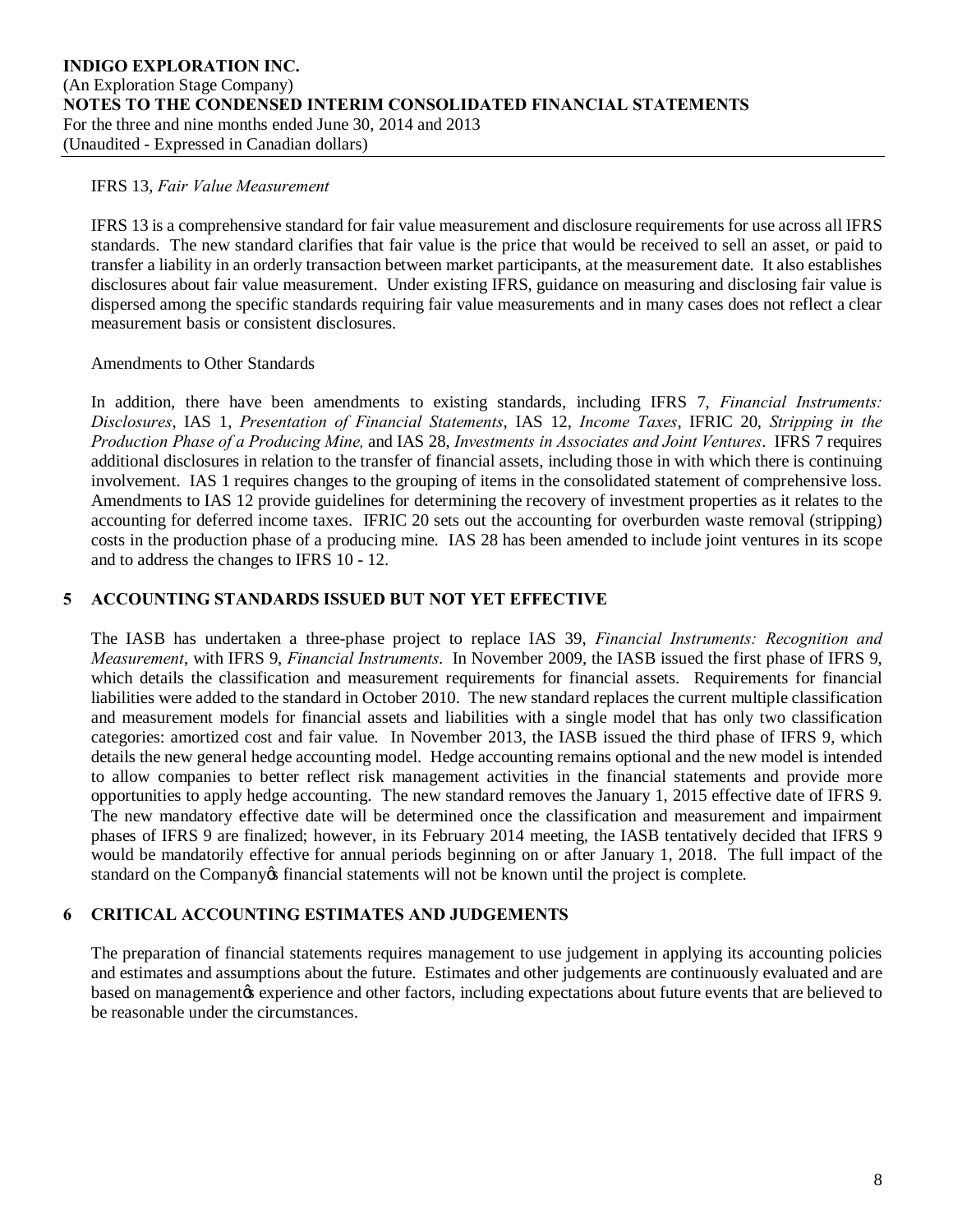#### Judgements:

- (i) The assumption that the Company is a going concern and will continue in operation for the foreseeable future and at least one year. The factors considered by management are disclosed in Note 2.
- (ii) The assessment of indicators of impairment for the mineral properties and the related determination of the recoverable amount and write-down of the properties where applicable.

The Company has no critical accounting estimates.

## **7 MINERAL PROPERTIES (Schedule 1)**

Title to mineral properties involves certain inherent risks due to the difficulties of determining the validity of certain claims as well as the potential for problems arising from the frequently ambiguous conveyancing history characteristic of many mineral properties. The Company has investigated title to its mineral properties and, to the best of its knowledge, title to its properties are in good standing.

The recoverability of amounts shown as mineral properties is dependent upon the conversion of mineral resources to economically recoverable reserves, the Company's ability to obtain financing to develop the properties, and the ultimate realization of profits through future production or sale of the properties.

Pursuant to the Mining Code of Burkina Faso, an exploration permit holder is required to incur 270,000 West African CFA Francs (\$602) of exploration expenditures per square kilometre per year in order to maintain its permits in good standing. If such expenditures are not incurred, the Government of Burkina Faso may, at its discretion, cancel the permits after giving the permit holder sixty day notice to remedy any deficiency. At June 30, 2014, the Company had not incurred sufficient expenditures on its Lati, Loto and Tordo permits to comply with the Mining Code of Burkina Faso. Sufficient expenditures have been incurred on the Moule and Kodyel permits. The Company believes its Burkina Faso permits are in good standing.

## *Kodyel Exploration Permit and Other Permits*

Pursuant to the acquisition of Sanu Burkina Faso S.A.R.L. on June 30, 2010, the Company acquired gold mineral properties located in Burkina Faso, Africa. The permits acquired were the Kodyel Exploration Permit, the Tordo Exploration Permit, the Lati Exploration Permit and the Loto Exploration Permit. The Company has no significant commitments with respect to these permits other than compliance with the Mining Code of Burkina Faso.

## *Moule Gold Permit, Burkina Faso*

On May 5, 2010, the Company entered into an option agreement to acquire a 100% interest, subject to a 1.5% net smelter return ( $\delta$ NSR $\ddot{o}$ ) royalty, in the Moule Gold Permit, in western Burkina Faso. During the year ended September 30, 2013, the Company made the final option payment and is awaiting the 100% title transfer of the permit to the Company by the Burkina Faso government. The Company paid a total of US\$400,000 in cash and \$15,000 in shares to acquire the Moule Gold Permit.

The Company has the right to purchase the entire 1.5% NSR royalty for US\$1,800,000.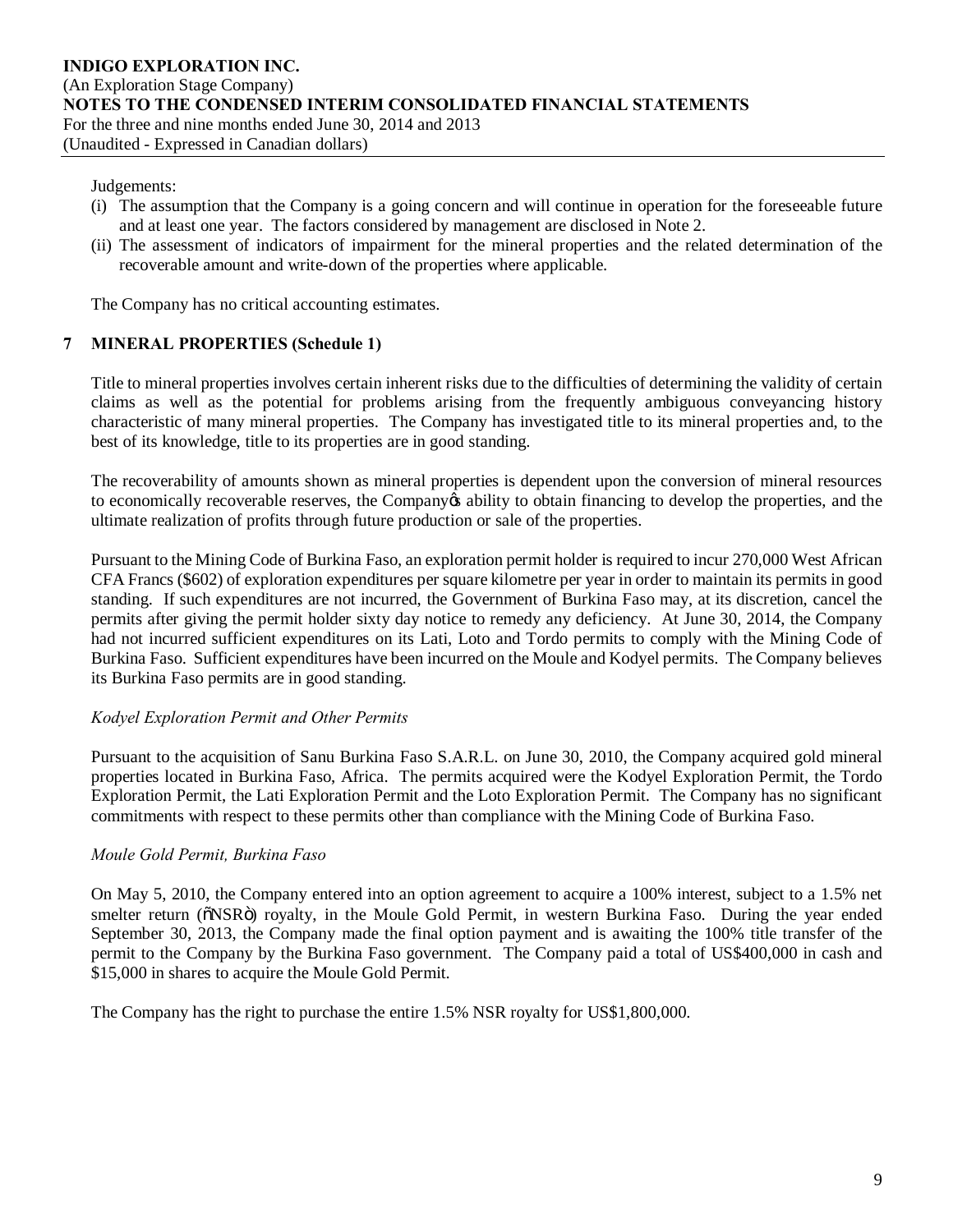#### **8 ACCOUNTS PAYABLE AND ACCRUED LIABILITIES**

|                                  | <b>June 30,</b><br>2014 | September 30,<br>2013<br>S |
|----------------------------------|-------------------------|----------------------------|
|                                  |                         |                            |
| Trade payables and accruals      | 1,135                   | 26,032                     |
| Due to related parties (Note 10) | 29,256                  | 14,105                     |
|                                  |                         |                            |
|                                  | 30,391                  | 40,137                     |

## **9 SHARE CAPITAL**

a) Authorized:

Unlimited common shares without par value. Issued and fully paid at June 30, 2014: 47,960,982 (September 30, 2013: 43,060,982)

#### b) Financing:

During the nine months ended June 30, 2014, the Company completed the following financing:

(i) On November 4, 2013, the Company closed a non-brokered private placement of 4,900,000 units at \$0.05 per unit for gross proceeds of \$245,000. Each unit is comprised of one common share and one share purchase warrant. Each whole warrant entitles the holder thereof the right to purchase one common share of the Company at \$0.12 per share, exercisable up to November 4, 2016. A value of \$98,000 has been attributed to the warrants.

In connection with the private placement, the Company incurred cash issue costs of \$1,975.

During the nine months ended June 30, 2013, the Company completed the following financing:

(i) On April 3, 2013, the Company closed a non-brokered private placement of 10,000,000 units at \$0.05 per unit for gross proceeds of \$500,000. Each unit is comprised of one common share and one share purchase warrant. Each whole warrant entitles the holder thereof the right to purchase one common share of the Company at \$0.12 per share, exercisable up to April 3, 2014. A value of \$10,000 has been attributed to the warrants.

In connection with the private placement, the Company incurred cash issue costs of \$5,370.

c) Stock options:

Stock option plan

The Company has a stock option plan (the  $\delta$ Plan $\ddot{o}$ ) whereby the maximum number of shares reserved for issue under the plan shall not exceed 10% of the outstanding common shares of the Company, as at the date of the grant. The maximum number of common shares reserved for issue to any one person under the Plan cannot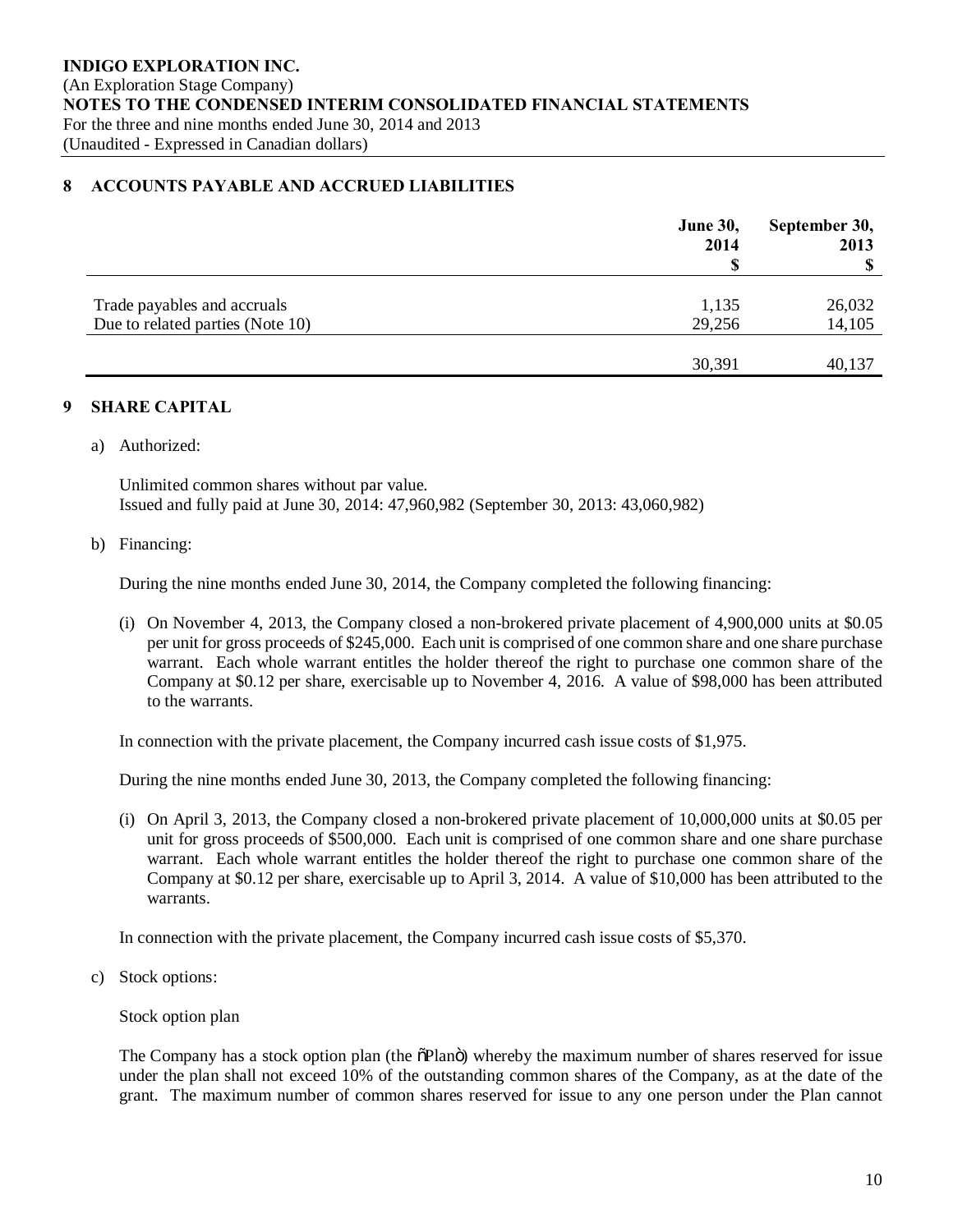exceed 5% of the issued and outstanding number of common shares at the date of the grant and the maximum number of common shares reserved for issue to a consultant or a person engaged in investor relations activities cannot exceed 2% of the issued and outstanding number of common shares at the date of the grant. The exercise price of each option granted under the plan may not be less than the Discounted Market Price, as that term is defined in the policies of the TSX Venture Exchange.

Options may be granted for a maximum term of ten (10) years from the date of the grant, are non-transferable and expire within a reasonable period following the termination of employment or holding office as director or officer of the Company and, in the case of death, expire within one year thereafter. Upon death, the options may be exercised by legal representation or designated beneficiaries of the holder of the option.

The Company *is* stock options outstanding as at June 30, 2014 and September 30, 2013 and the changes for the periods then ended is presented below:

|                                         |           | Weighted              |              |
|-----------------------------------------|-----------|-----------------------|--------------|
|                                         | Number of | Average               | Weighted     |
|                                         | Options   | <b>Exercise Price</b> | Average Life |
|                                         | #         | \$                    | Years        |
|                                         |           |                       |              |
| Balance outstanding, September 30, 2012 | 1,865,000 | 0.22                  | 3.00         |
| Forfeited                               | (425,000) | 0.20                  |              |
|                                         |           |                       |              |
| Balance outstanding, September 30, 2013 | 1,440,000 | 0.22                  | 2.08         |
| Forfeited                               | (175,000) | 0.18                  |              |
|                                         |           |                       |              |
| Balance outstanding and exercisable,    |           |                       |              |
| June 30, 2014                           | 1,265,000 | 0.23                  | 1.42         |
|                                         |           |                       |              |

At June 30, 2014, the following stock options were outstanding entitling the holder thereof the right to purchase one common share of the Company for each option held:

| Number of<br>Options<br># | <b>Exercise Price</b> | <b>Expiry Date</b> |
|---------------------------|-----------------------|--------------------|
|                           |                       |                    |
| 275,000                   | 0.15                  | September 10, 2014 |
| 475,000                   | 0.20                  | August 9, 2015     |
| 515,000                   | 0.30                  | November 3, 2016   |
|                           |                       |                    |
| 1,265,000                 |                       |                    |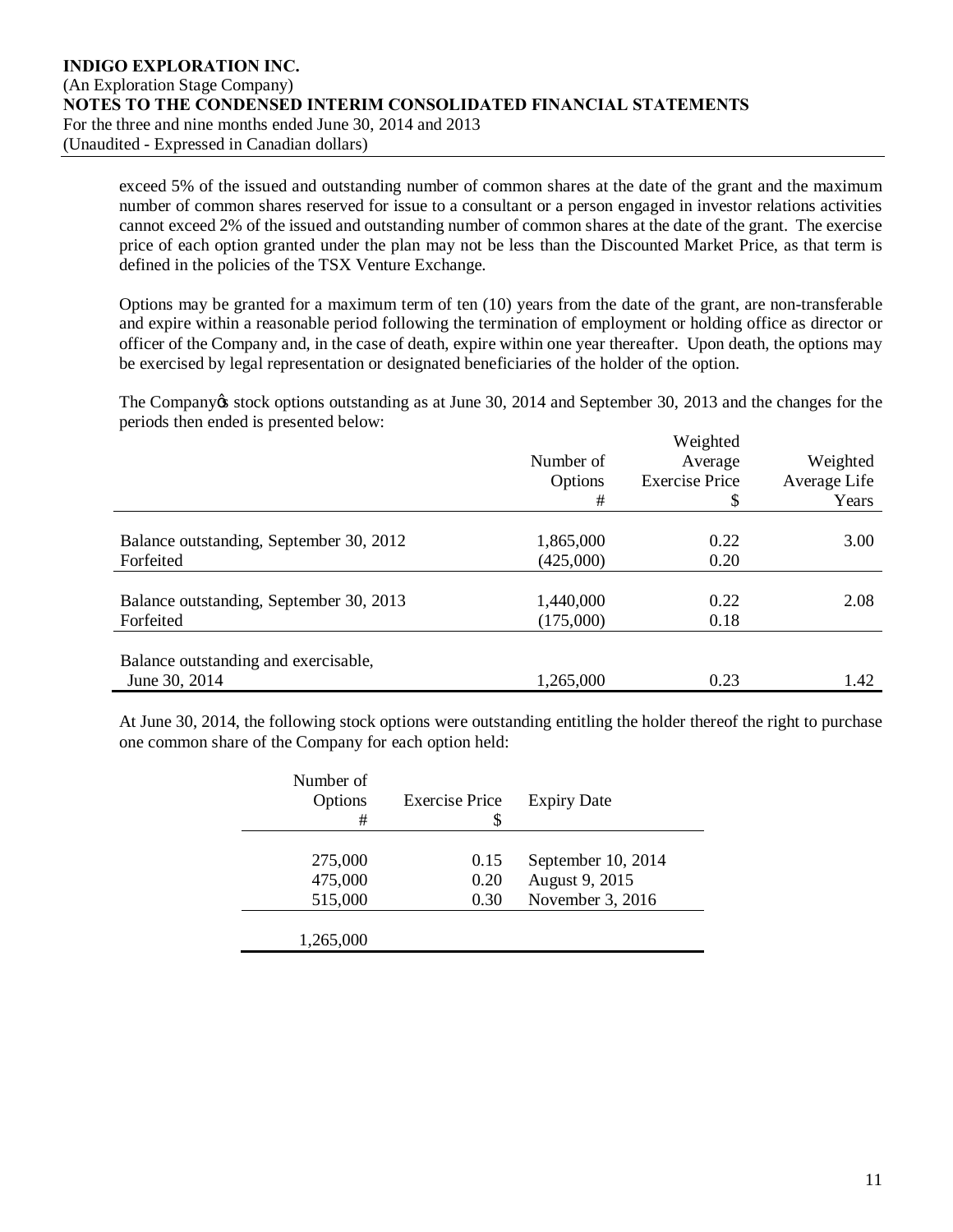#### d) Warrants:

A summary of share purchase warrants outstanding as at June 30, 2014 and September 30, 2013 and the changes for the periods then ended are as follows:

|                             |              | Weighted              |              |
|-----------------------------|--------------|-----------------------|--------------|
|                             | Number of    | Average               | Weighted     |
|                             | Warrants     | <b>Exercise Price</b> | Average Life |
|                             | #            | \$                    | Years        |
|                             |              |                       |              |
| Balance, September 30, 2012 | 1,866,750    | 0.48                  | 0.42         |
| <b>Issued</b>               | 10,000,000   | 0.12                  |              |
| Expired                     | (1,866,750)  | 0.48                  |              |
|                             |              |                       |              |
| Balance, September 30, 2013 | 10,000,000   | 0.12                  | 0.51         |
| <b>Issued</b>               | 4,900,000    | 0.12                  |              |
| Expired                     | (10,000,000) | 0.12                  |              |
|                             |              |                       |              |
| Balance, June 30, 2014      | 4,900,000    | 0.12                  | 0.86         |

At June 30, 2014, the following share purchase warrants were outstanding entitling the holder thereof the right to purchase one common share of the Company for each option held:

| Number of<br>Warrants<br># | <b>Exercise Price</b> | <b>Expiry Date</b> |
|----------------------------|-----------------------|--------------------|
| 4,900,000                  | 0.12                  | November 4, 2016   |
| 4,900,000                  |                       |                    |

e) Basic and diluted loss per share:

During the nine months ended June 30, 2014 and 2013, potentially dilutive common shares totaling 6,165,000 (2013 6 11,590,000) were not included in the calculation of basic and diluted loss per share because their effect was anti-dilutive.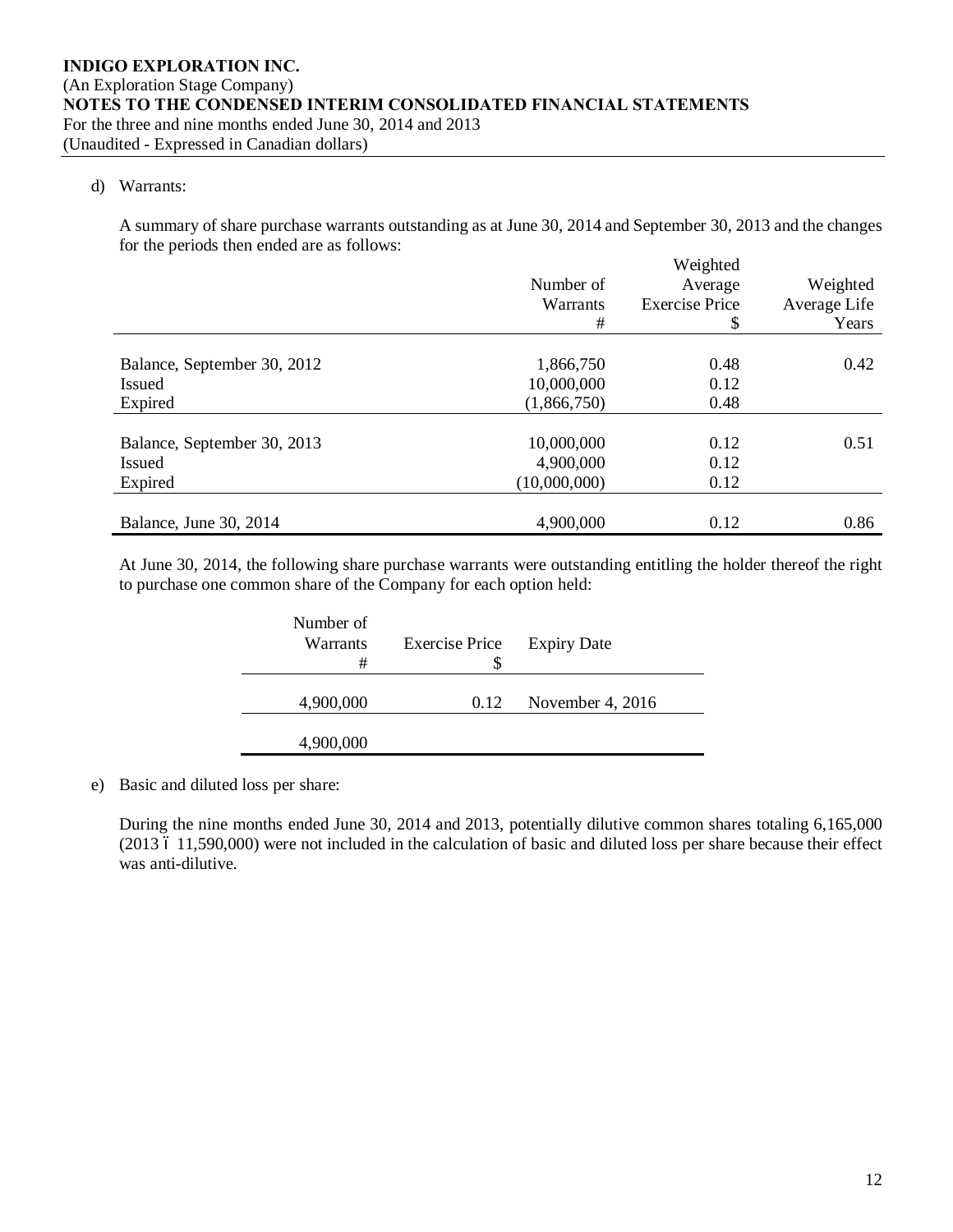#### **10 RELATED PARTY TRANSACTIONS**

During the three and nine months ended June 30, 2014 and 2013, the Company incurred the following expenditures charged by directors and officers of the Company and by companies controlled by directors and officers of the Company:

|                                    | Three months ended<br><b>June 30,</b> |        | Nine months ended<br><b>June 30,</b> |        |
|------------------------------------|---------------------------------------|--------|--------------------------------------|--------|
|                                    | 2014                                  | 2013   | 2014                                 | 2013   |
|                                    | S                                     | \$     | S                                    |        |
|                                    |                                       |        |                                      |        |
| Accounting fees                    | 4,180                                 | 6,641  | 15,961                               | 21,666 |
| Management and administration fees | 5,850                                 | 7,000  | 20,800                               | 19,650 |
|                                    |                                       |        |                                      |        |
|                                    | 10,030                                | 13,641 | 36,761                               | 41,316 |

As at June 30, 2014, accounts payable and accrued liabilities includes an amount of \$29,256 (September 30, 2013 - \$14,105) due to companies controlled by directors and officers of the Company. These amounts are unsecured, noninterest bearing and due on demand.

Key management includes the Chief Executive Officer and the directors of the Company. The compensation paid or payable to key management for services during the three and nine months ended June 30, 2014 and 2013 is identical to the table above.

## **11 SUPPLEMENTAL CASH FLOW INFORMATION**

Investing and financing activities that do not have a direct impact on current cash flows are excluded from the cash flow statements. The following transactions were excluded from the statements of cash flows:

During the nine months ended June 30, 2014:

a) \$nil of deferred exploration expenditures included in accounts payable and accrued liabilities at June 30, 2014, less expenditures included in accounts payable at September 30, 2013 of \$2,167 for a net inclusion of \$2,167.

During the nine months ended June 30, 2013:

a) \$13,190 of deferred exploration expenditures included in accounts payable and accrued liabilities at June 30, 2013, less expenditures included in accounts payable at September 30, 2012 of \$57,373 for a net inclusion of \$44,183.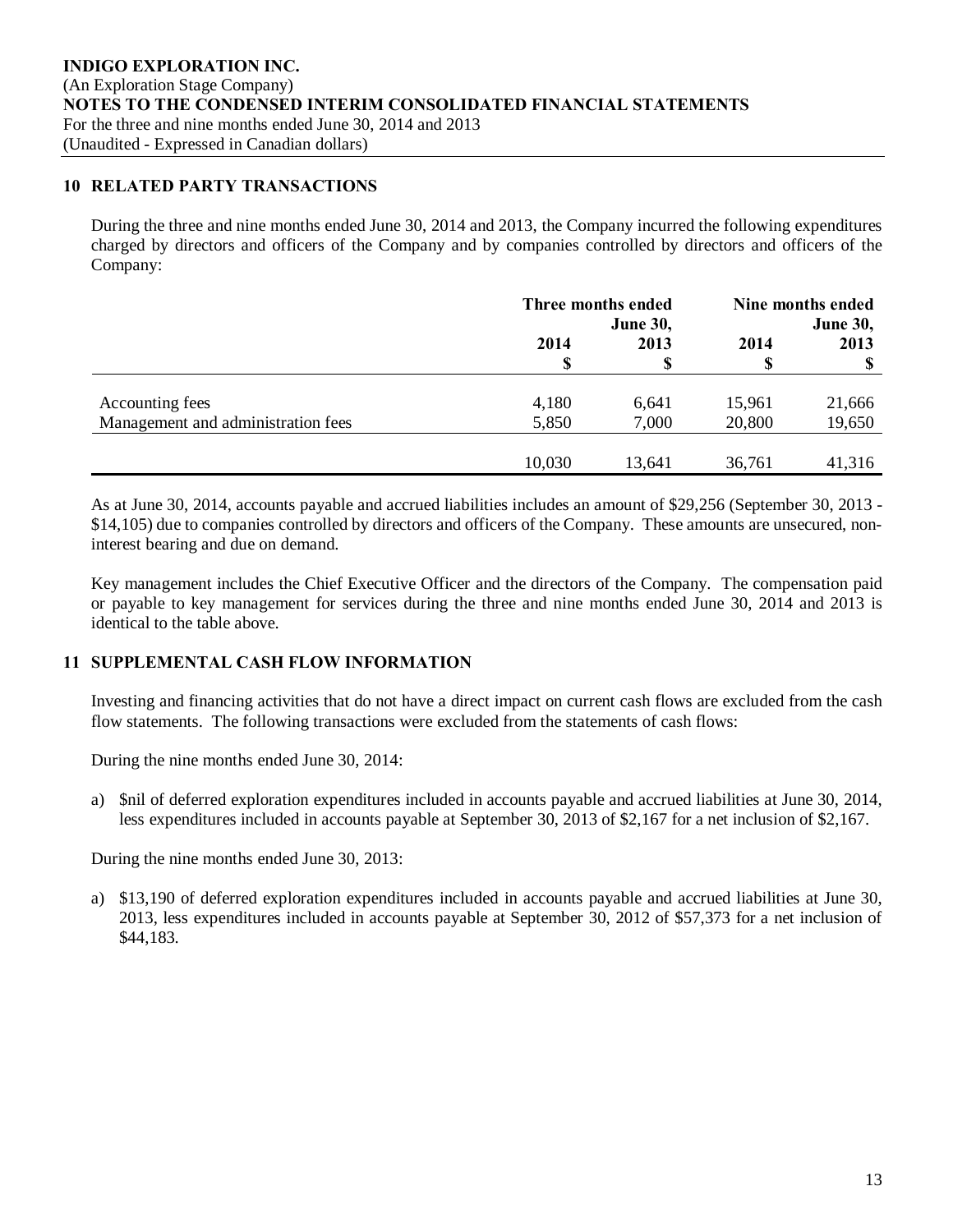#### **12 SEGMENTED INFORMATION**

The Company operations are limited to a single industry segment, being mineral exploration and development. Geographic segment information of the Company  $\alpha$  assets is as follows:

|              | <b>June 30,</b><br>2014 | September 30,<br>2013 |  |
|--------------|-------------------------|-----------------------|--|
|              |                         | <b>S</b>              |  |
|              |                         |                       |  |
| Canada       | 147,601                 | 166,700               |  |
| Burkina Faso | 2,773,483               | 2,652,005             |  |
|              |                         |                       |  |
| Total assets | 2,921,084               | 2,818,705             |  |

Geographic segmentation of the Company toss during three and nine months ended June 30, 2014 and 2013 is as follows:

|              |        | Three months ended |                 | Nine months ended |  |
|--------------|--------|--------------------|-----------------|-------------------|--|
|              |        | <b>June 30,</b>    | <b>June 30,</b> |                   |  |
|              | 2014   | 2013<br>2014       |                 | 2013              |  |
|              |        |                    |                 | S                 |  |
|              |        |                    |                 |                   |  |
| Canada       | 15,889 | 24,789             | 71,743          | 73,276            |  |
| Burkina Faso | 21,269 | 17,165             | 59,157          | 72,634            |  |
|              |        |                    |                 |                   |  |
| Loss         | 37,158 | 41,954             | 130,900         | 145,910           |  |